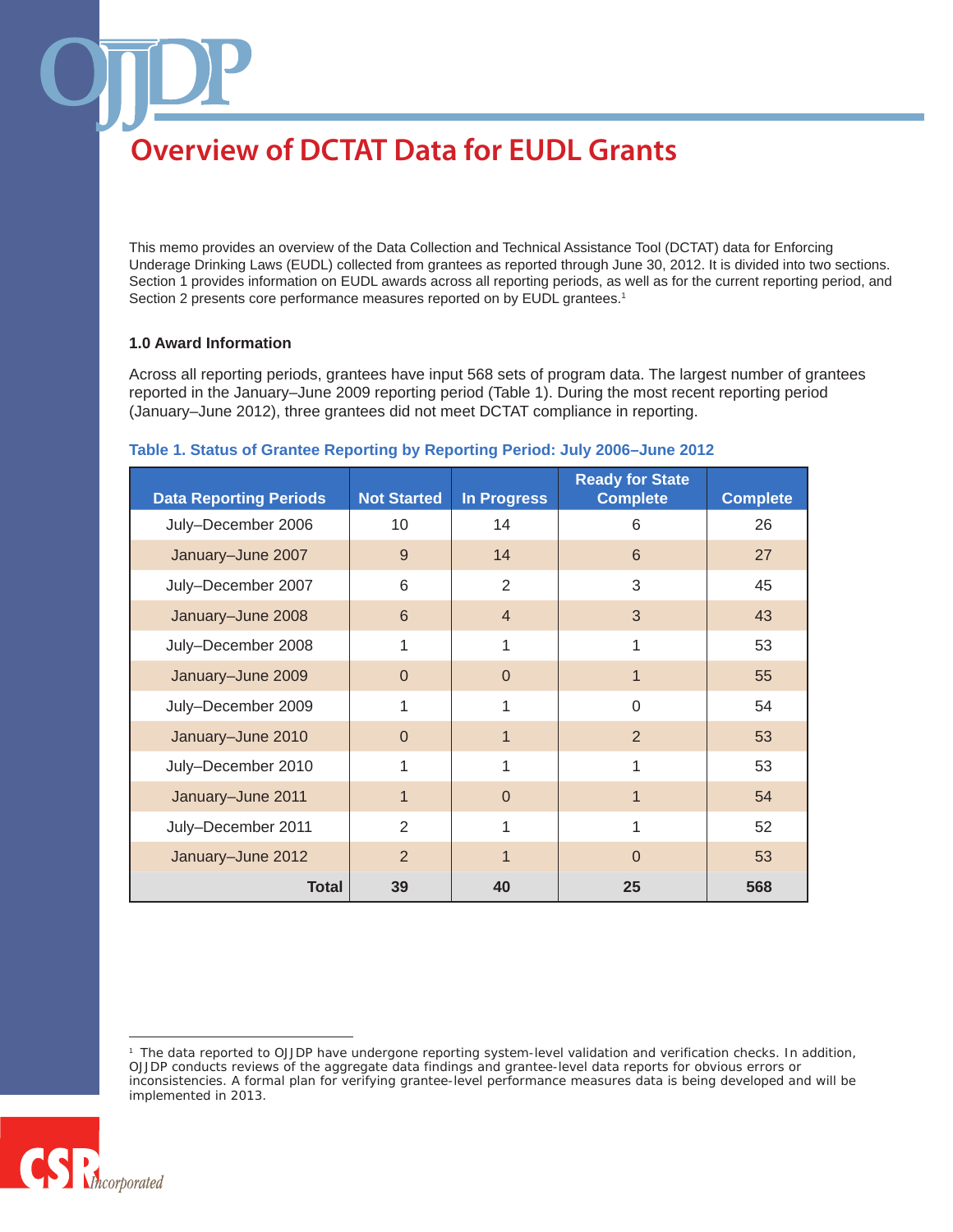The amounts of awards by Federal Fiscal Year (FFY) are shown in Figure 1. Funds from FFY 2010 were most widely used during the January–June 2012 reporting period.



**Figure 1. Award Amounts by Federal Fiscal Year: 2008–2011**

The greatest number of grants and subgrants during the current reporting period were awarded to Missouri (*n* = 49), followed by New Jersey (*n* = 46) and Indiana (*n* = 44). Table 2 presents a state-by-state comparison.

| State,<br><b>District, or</b><br><b>Territory</b> | <b>Count</b>   | State,<br><b>District, or</b><br><b>Territory</b> | <b>Count</b>   | State,<br><b>District, or</b><br><b>Territory</b> | <b>Count</b>   | State,<br><b>District, or</b><br><b>Territory</b> | <b>Count</b>   |
|---------------------------------------------------|----------------|---------------------------------------------------|----------------|---------------------------------------------------|----------------|---------------------------------------------------|----------------|
| <b>AK</b>                                         | 10             | IA                                                | 10             | <b>MS</b>                                         | 13             | <b>PR</b>                                         | 5              |
| AL                                                | 4              | ID                                                | 44             | MT                                                | 18             | R <sub>l</sub>                                    | $\overline{2}$ |
| AmSa                                              | 3              | IL                                                | 6              | <b>NC</b>                                         | 3              | <b>SC</b>                                         | 18             |
| AR                                                | 30             | IN                                                | 3              | <b>ND</b>                                         | 3              | <b>SD</b>                                         |                |
| <b>AZ</b>                                         | 18             | <b>KS</b>                                         | 3              | <b>NE</b>                                         | $\overline{2}$ | <b>TN</b>                                         | 12             |
| CA                                                | 3              | KY                                                | 18             | <b>NH</b>                                         | 39             | ТX                                                | 21             |
| CO                                                | 15             | LA                                                | 16             | <b>NJ</b>                                         | 46             | UT                                                | 33             |
| <b>CT</b>                                         | 5              | МA                                                | 38             | <b>NM</b>                                         | $\overline{4}$ | VA                                                | 18             |
| <b>DC</b>                                         | $\overline{7}$ | <b>MD</b>                                         | 19             | <b>NV</b>                                         | 18             | VI                                                | 18             |
| DE                                                | $\overline{2}$ | ME                                                | 41             | <b>NY</b>                                         | $\overline{7}$ | VT                                                | 13             |
| FL.                                               | $\mathbf{1}$   | MI                                                | $\overline{2}$ | OH                                                | $\overline{4}$ | <b>WA</b>                                         | $\overline{3}$ |
| GA                                                | $\overline{4}$ | MN                                                | 6              | OK                                                | 6              | WI                                                | 1              |
| GU                                                | 3              | <b>MO</b>                                         | 49             | <b>OR</b>                                         | 10             | <b>WV</b>                                         | 20             |
| HI                                                | 5              | <b>MP</b>                                         | 22             | PA                                                | 10             | <b>WY</b>                                         | 4              |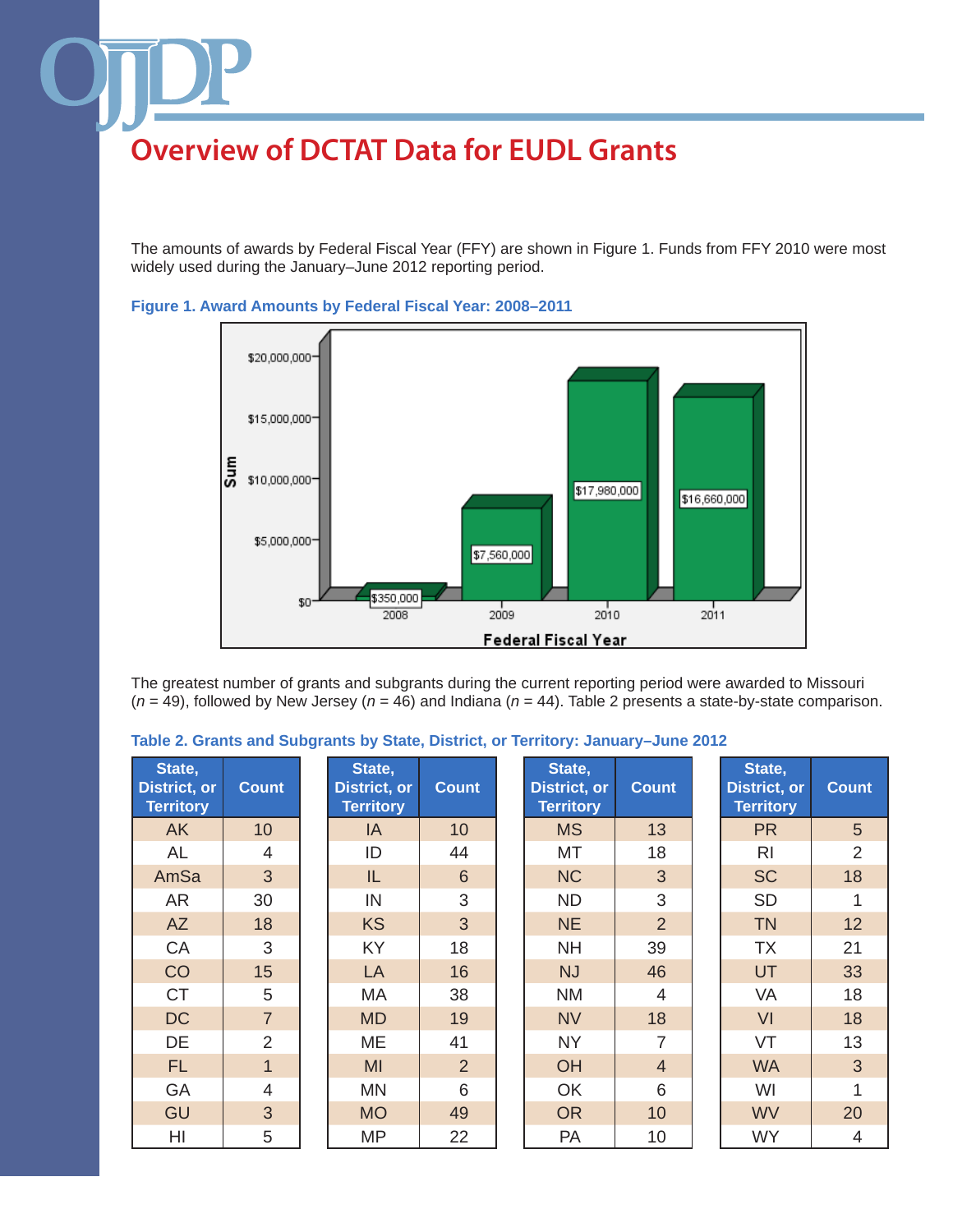Analysis of implementing organization type for the January–June 2012 reporting period revealed that the largest percentage of programs (53%) were implemented by police/other law enforcement agencies. Other government agencies accounted for 15% of organization funding, and nonprofit community-based organizations accounted for 8%. Figure 2 presents a comparison of all implementing organization types.



**Figure 2. Implementing Organization by Type: January–June 2012**

The greatest numbers of awards funded are in Enforcement, although Enforcement awards have fluctuated across reporting periods (Figure 3). The numbers of awards for Coalitions and Media have remained fairly stable, with a slight decrease during the current reporting period. Awards in Education, Training, and Other Activities were implemented into the EUDL module for the July–December 2010 reporting period. The number of awards funding this type of program category decreased during the January–June 2012 reporting period, but this remains the second most funded program category for EUDL awards.

**Figure 3. Awards by Program Category across Reporting Periods: July 2006–June 2012**

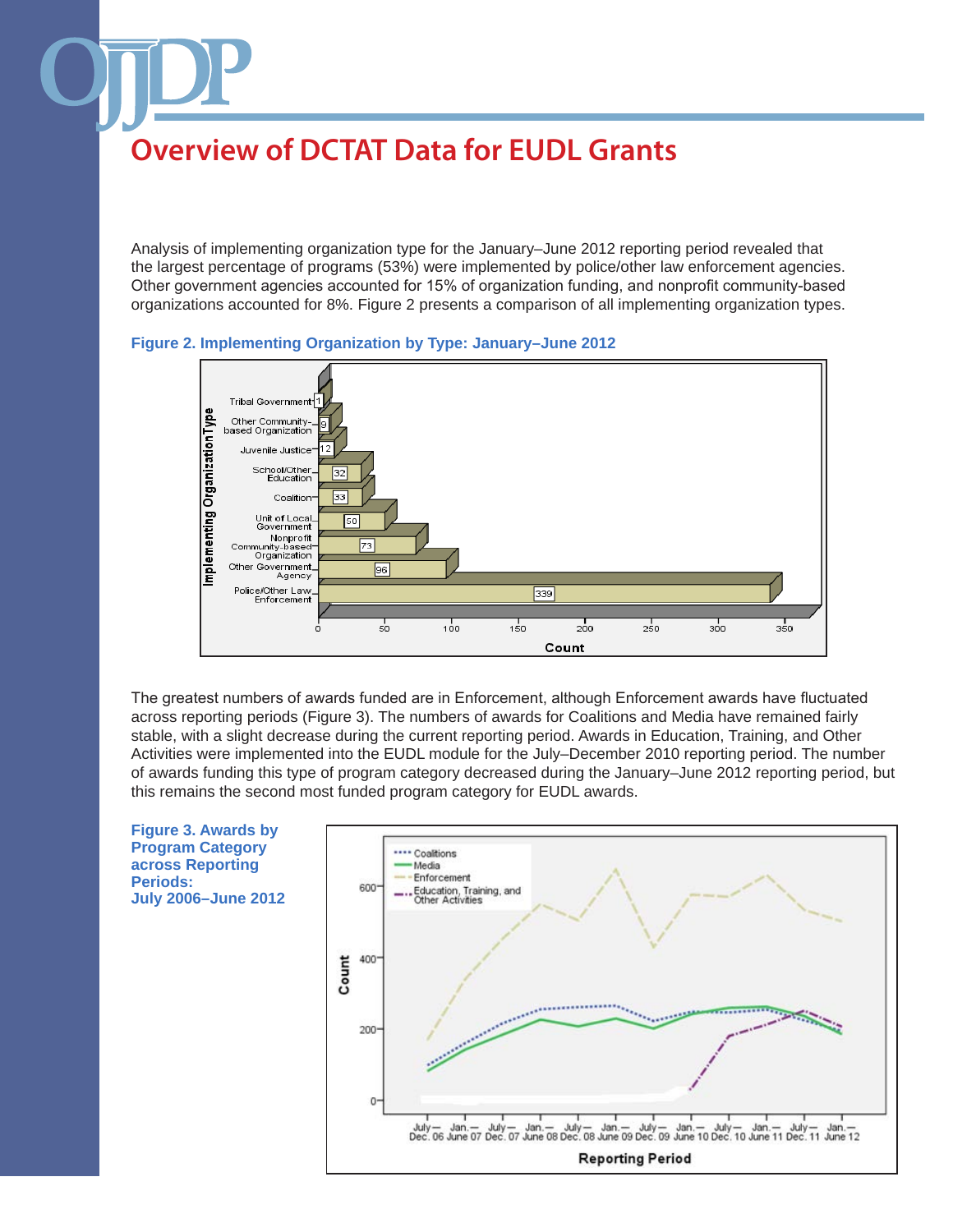Figure 4 shows award amounts by category for the January–June 2012 reporting period. Enforcement programs receive the most funding (\$1,282,433).





Figure 5 shows how subgrants are distributed across the four program categories for the January–June 2012 reporting period.



#### **Figure 5. Distribution of Subgrants by Program Category: January–June 2012**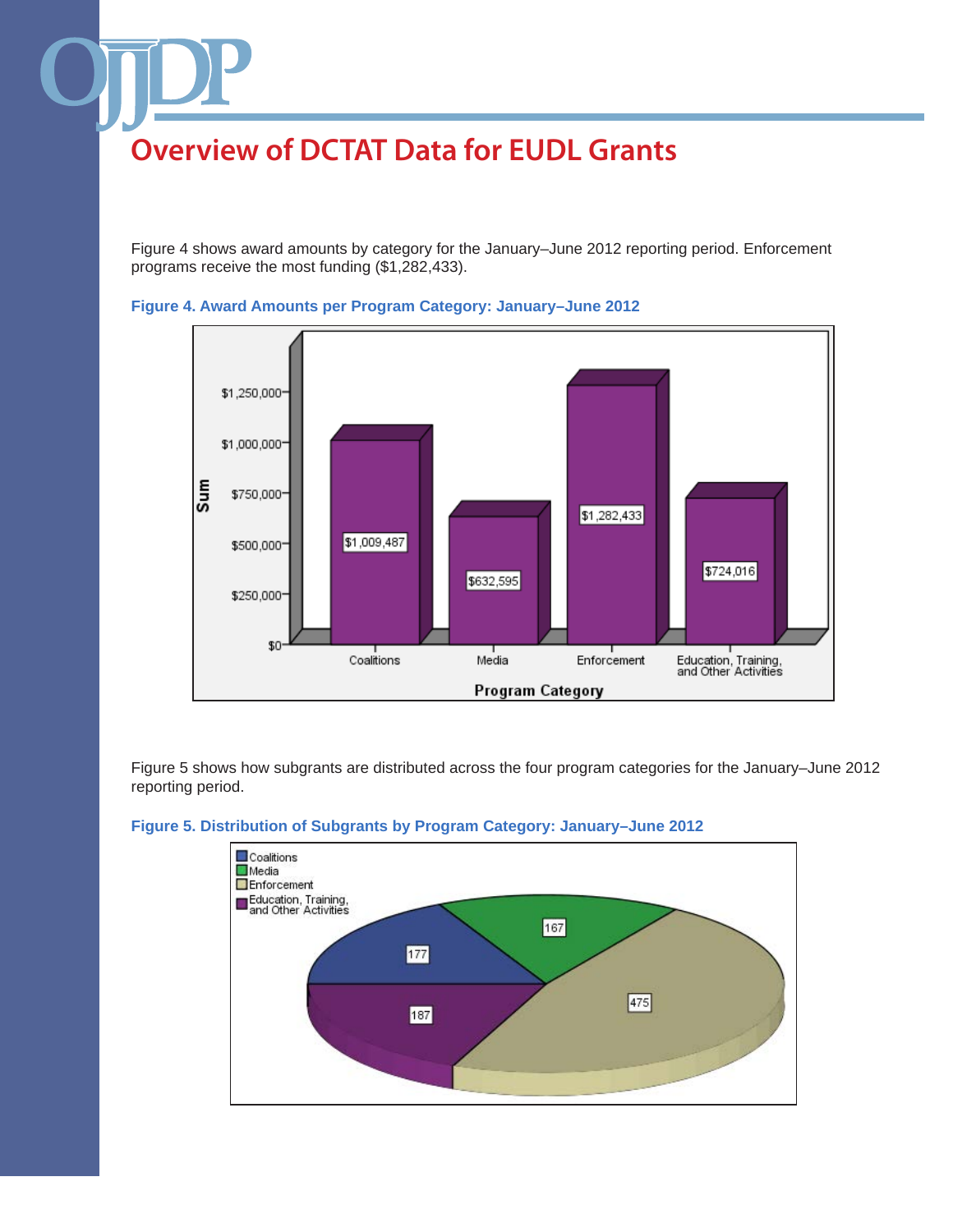The total subaward amounts funded for EUDL programs continued to decrease during the January–June 2012 reporting period (Figure 6).





Figure 7 represents the number of subgrants by FFY awarded during the January–June 2012 reporting period. The largest numbers of subgrants were funded with FFY 2010 dollars (*n* = 380), followed by FFY 2011 (*n* = 216) and FFY 2009 dollars (*n* = 140).

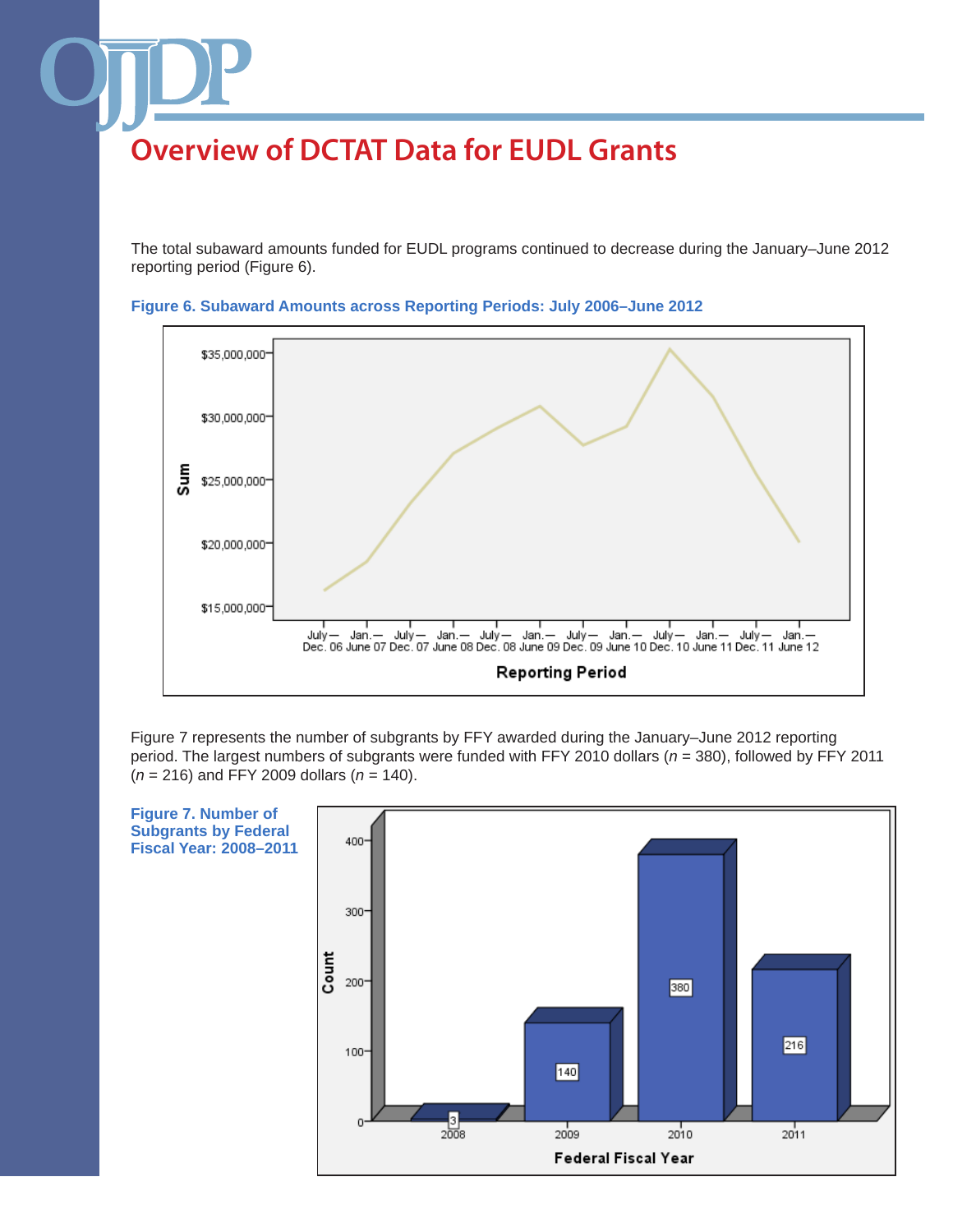#### **2.0 Core Performance Measures**

Section 2 gives a detailed view of the core performance measures reported on by all EUDL grantees. Data from the January–June 2012 reporting period indicate that 574 EUDL programs (89%) were evidence based (Figure 8). As seen in Figure 9, the majority of EUDL-funded programs during January–June 2012 used evidenced-based strategies. Of the \$20,035,666 awarded for EUDL programs during the reporting period, 89% of those funds were used to support evidence-based strategies. Examples of evidence-based strategies include special police "party patrols," shoulder tap operations, sobriety checkpoints, "Cops in Shops," and compliance checks such as minor decoy or Covert Underage Buyer (CUB) operations.







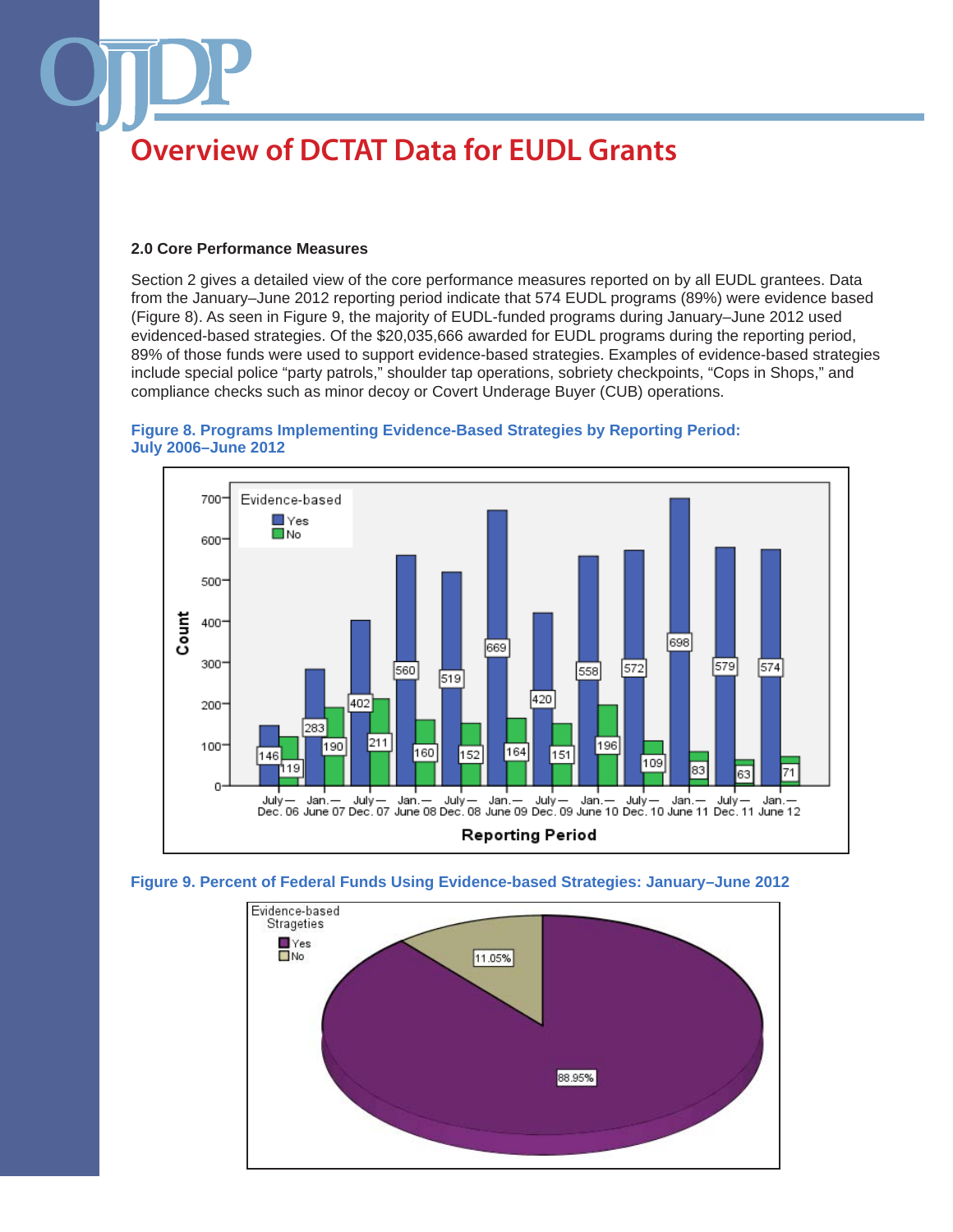As shown in Table 3, 99,309 youth participated in task force activities during the reporting period (Coalitions). Of those youth, 20,679 participated in task force and/or coalition leadership activities. However, the largest number of youth were involved in underage drinking enforcement activities not related to task force or coalition activities (*n* = 221,981).

#### **Table 3. Program Category 1: Coalitions**

| <b>Number</b>                                                                                                                                   |
|-------------------------------------------------------------------------------------------------------------------------------------------------|
| 99,309                                                                                                                                          |
| 20,679                                                                                                                                          |
| 16,278                                                                                                                                          |
| 221,981                                                                                                                                         |
| 3,602                                                                                                                                           |
| 168                                                                                                                                             |
| 44                                                                                                                                              |
| 978                                                                                                                                             |
| 1. Number of policies created:<br>41<br>2. Number of policies that were<br>amended:<br>27<br>3. Number of policies that were<br>rescinded:<br>0 |
|                                                                                                                                                 |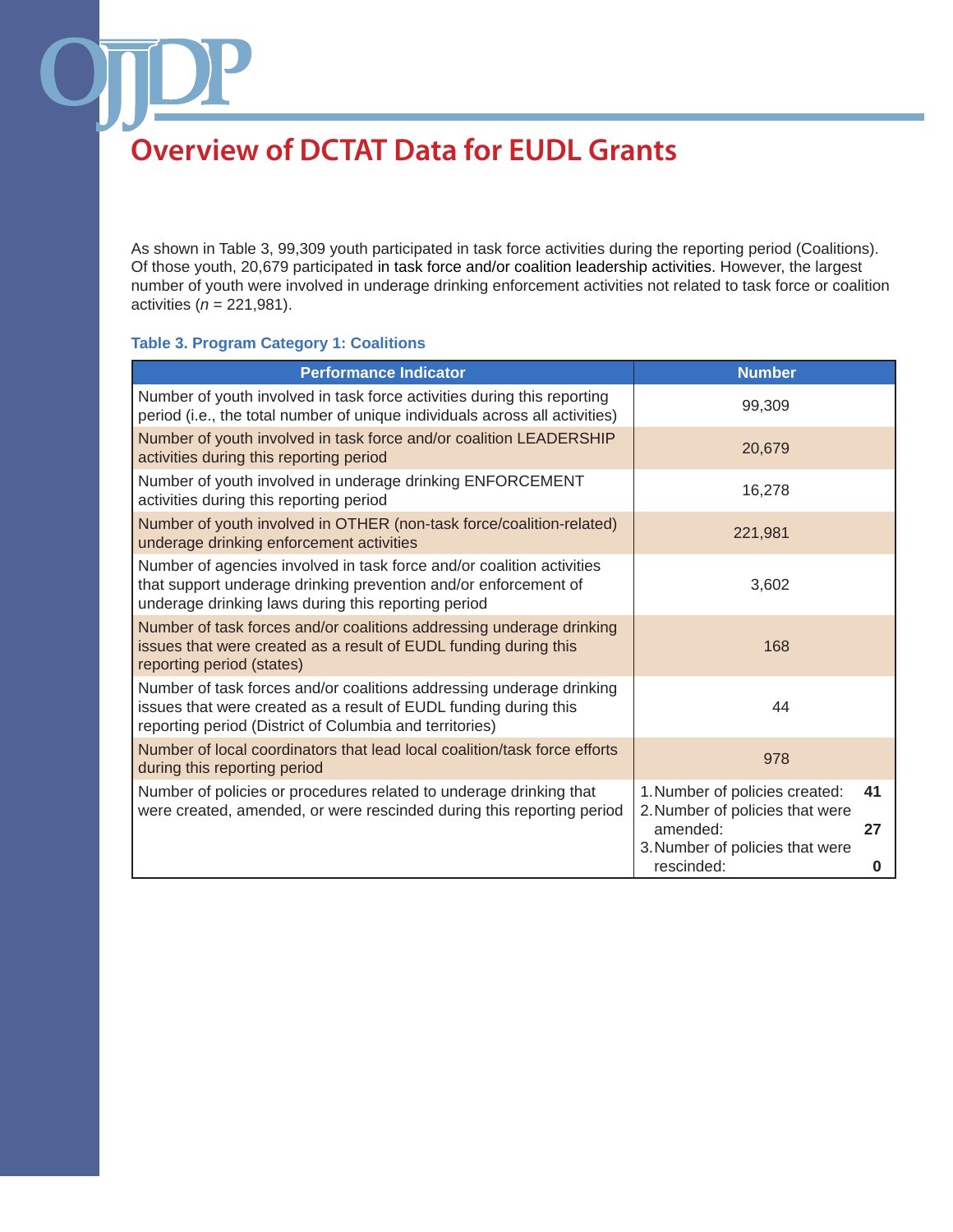EUDL activities and underage drinking prevention and enforcement initiatives resulted in 16,725 media coverage episodes/events during January–June 2012. As seen in Table 4 (Media), the most common media episodes or events were those that drew extensive coverage, such as press conferences and interviews (*n* = 75) and op-ed articles (*n* = 73). The type of media education most frequently used to advance underage drinking prevention/enforcement initiatives during the reporting period was active enforcement of underage drinking laws (*n* = 99), followed by changes in social norms (*n* = 89).

#### **Table 4. Program Category 2: Media**

| <b>Performance Indicator</b>                                                                                                       | <b>Data</b> |
|------------------------------------------------------------------------------------------------------------------------------------|-------------|
| Number of earned media coverage episodes/events that occurred related to EUDL                                                      | 16,725      |
| activities, underage drinking prevention, and/or enforcement during this reporting period                                          |             |
| Types of media education utilized to advance underage drinking prevention/enforcement initiatives during<br>this reporting period: |             |
| Active Enforcement of Underage Drinking Laws                                                                                       | 99          |
| Zero Tolerance                                                                                                                     | 53          |
| <b>Limitations on Access</b>                                                                                                       | 61          |
| School-based Initiatives                                                                                                           | 77          |
| <b>Advertising Restrictions</b>                                                                                                    | 16          |
| <b>Changes in Social Norms</b>                                                                                                     | 89          |
| <b>Other Environmental Strategies</b>                                                                                              | 66          |
| Type of media educational activities conducted during this reporting period:                                                       |             |
| Restrict zoning (outlet locations, density)                                                                                        | 14          |
| Restrict hours of sale                                                                                                             | 19          |
| Prohibit persons under 21 from bars/nightclubs and/or other adult locations                                                        | 54          |
| Enact keg registration laws/ordinances                                                                                             | 17          |
| Restrict the availability of alcohol at community festivals and other community events                                             | 37          |
| Restrict industry sponsorship of public events                                                                                     | 14          |
| Require conditional use permits                                                                                                    | 16          |
| Ban concurrent sales of alcohol and gasoline                                                                                       | 5           |
| Restrict alcohol marketing                                                                                                         | 20          |
| Increase penalties for retail/commercial providers                                                                                 | 27          |
| Increase penalties for social providers                                                                                            | 38          |
| Enact social host liability ordinances/laws                                                                                        | 41          |
| Enact dram shop liability ordinances/laws                                                                                          | 7           |
| Institutional policy outcomes realized in your state as a result of EUDL activities during this reporting period:                  |             |
| Enforcement-related institutional policy outcome                                                                                   | 16          |
| Local institutional policy outcome                                                                                                 | 20          |
| School-related institutional policy outcome                                                                                        | 18          |
| College-related institutional policy outcome                                                                                       | 16          |
| Type of earned media coverage episodes/events that occurred during this reporting period:                                          |             |
| Op-ed articles                                                                                                                     | 73          |
| Letters                                                                                                                            | 31          |
| Interviews                                                                                                                         | 75          |
| Events that draw coverage (press conference)                                                                                       | 75          |
| Appearances on broadcast news or issues programs (television)                                                                      | 70          |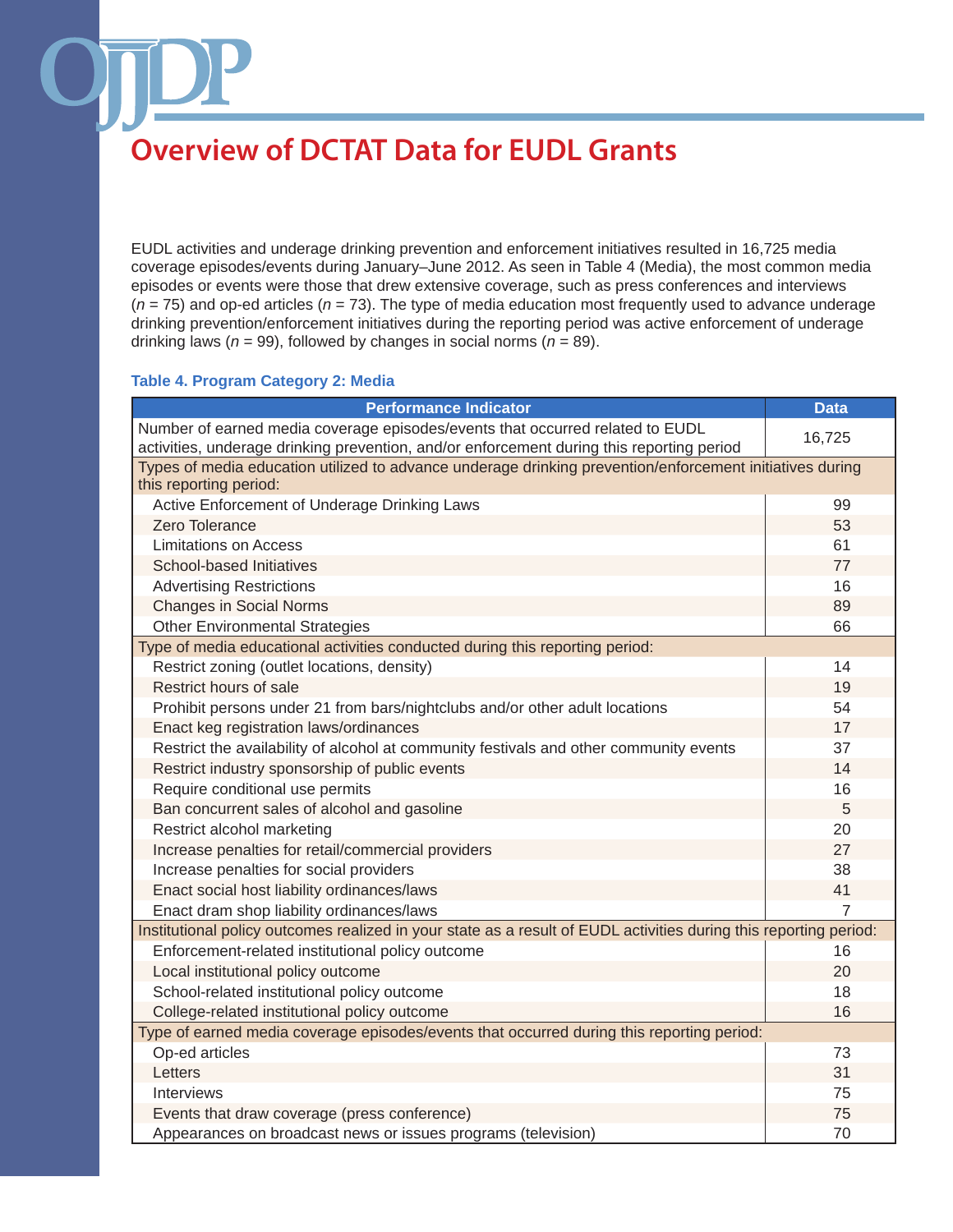EUDL-funded Enforcement activities are listed in Table 5. During January–June 2012, 13,595 citations were issued to adults during enforcement operations and 12,068 citations to youth. For adults, most citations were issued during emphasis/saturation patrols (*n* = 3,310), sobriety checkpoints (*n* = 2,810), and party patrols/ enforcement of social host laws (*n* = 2,266). Youth received the largest number of citations during party patrols or enforcement of social host laws (*n* = 3,573) and other innovative enforcement (*n* = 3,329).

### **Table 5. Program Category 3: Enforcement**

| <b>Performance Indicator</b>                                                                                                       | <b>Data</b> |
|------------------------------------------------------------------------------------------------------------------------------------|-------------|
| How many programs conducted compliance check/minor decoy operations during this<br>reporting period?                               | 242         |
| Percent of on-premise establishments checked during this reporting period that were in<br>compliance                               | 88%         |
| Percent of off-premise establishments checked during this reporting period that were in<br>compliance                              | 87%         |
| How many programs conducted underage drinking enforcement operations other than<br>compliance checks during this reporting period? | 322         |
| Number of adult citations issued during enforcement operations conducted during this reporting period:                             |             |
| Party Patrols/Enforcement of Social Host Laws                                                                                      | 2,266       |
| <b>Should Tap Operations</b>                                                                                                       | 984         |
| <b>Parking Lot Surveillance</b>                                                                                                    | 660         |
| <b>Other Third-Party Provision Operations</b>                                                                                      | 487         |
| <b>Sobriety Checkpoints</b>                                                                                                        | 2,810       |
| <b>Emphasis/Saturation Patrols</b>                                                                                                 | 3,310       |
| Other Impaired Driving with a Focus on Youth                                                                                       | 337         |
| Fake ID Enforcement                                                                                                                | 571         |
| Source Investigations                                                                                                              | 220         |
| <b>Other Innovative Enforcement</b>                                                                                                | 1,950       |
| Total number of adult citations issued during enforcement operations conducted<br>during this reporting period                     | 13,595      |
| Number of youth citations issued during enforcement operations conducted during this reporting period:                             |             |
| Party Patrols/Enforcement of Social Host Laws                                                                                      | 3,573       |
| <b>Shoulder Tap Operations</b>                                                                                                     | 310         |
| <b>Parking Lot Surveillance</b>                                                                                                    | 675         |
| <b>Other Third-Party Provision Operations</b>                                                                                      | 284         |
| <b>Sobriety Checkpoints</b>                                                                                                        | 735         |
| <b>Emphasis/Saturation Patrols</b>                                                                                                 | 1,453       |
| Other Impaired Driving with a Focus on Youth                                                                                       | 162         |
| <b>Fake ID Enforcement</b>                                                                                                         | 1,050       |
| Source Investigations                                                                                                              | 533         |
| Other Innovative Enforcement                                                                                                       | 3,329       |
| Total number of youth citations issued during enforcement operations conducted<br>during this reporting period                     | 12,068      |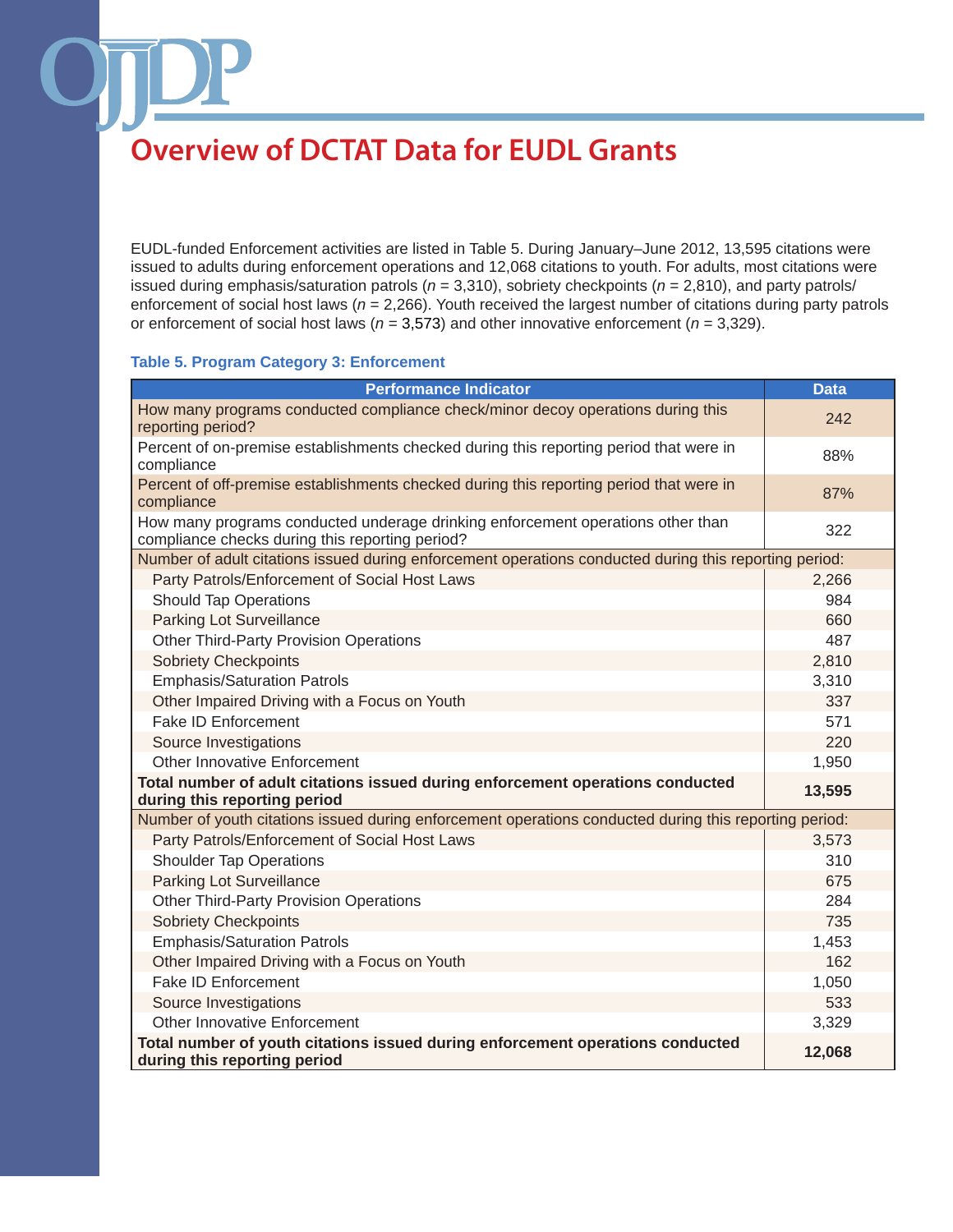OT

| Educational activities implemented regarding any underage drinking best practices during this reporting<br>period:                                |     |
|---------------------------------------------------------------------------------------------------------------------------------------------------|-----|
| Active Enforcement of Underage Drinking Laws                                                                                                      | 99  |
| Zero Tolerance                                                                                                                                    | 53  |
| <b>Limitations on Access</b>                                                                                                                      | 61  |
| School-based Initiatives                                                                                                                          | 77  |
| <b>Advertising Restrictions</b>                                                                                                                   | 16  |
| <b>Changes in Social Norms</b>                                                                                                                    | 89  |
| <b>Other Environmental Strategies</b>                                                                                                             | 66  |
| Types of agencies involved in conducting compliance check/minor decoy operations during this reporting<br>period:                                 |     |
| Liquor Enforcement (ABC, Liquor Control)                                                                                                          | 99  |
| Police Department (municipal or local enforcement)                                                                                                | 197 |
| <b>Sheriff's Department</b>                                                                                                                       | 106 |
| State Police (Highway Patrol)                                                                                                                     | 46  |
| <b>Fish and Wildlife</b>                                                                                                                          | 12  |
| <b>Federal Enforcement Agency</b>                                                                                                                 | 6   |
| Other                                                                                                                                             | 30  |
| Types of agencies involved in conducting underage drinking enforcement operations (other than compliance<br>checks) during this reporting period: |     |
| Liquor Enforcement (ABC, Liquor Control)                                                                                                          | 92  |
| Police Department (municipal or local enforcement)                                                                                                | 286 |
| <b>Sheriff's Department</b>                                                                                                                       | 139 |
| State Police (Highway Patrol)                                                                                                                     | 67  |
| Fish and Wildlife                                                                                                                                 | 24  |
| <b>Federal Enforcement Agency</b>                                                                                                                 | 8   |
| Other                                                                                                                                             | 33  |
| Types of underage drinking enforcement operations (other than compliance checks) conducted during this                                            |     |
| reporting period:<br>Party Patrols/Enforcement of Social Host Laws                                                                                | 240 |
| <b>Shoulder Tap Operations</b>                                                                                                                    | 93  |
| Parking Lot Surveillance                                                                                                                          | 165 |
| <b>Sobriety Checkpoints</b>                                                                                                                       | 75  |
| <b>Emphasis/Saturation Patrols</b>                                                                                                                | 126 |
| <b>Fake ID Enforcement</b>                                                                                                                        | 95  |
| Source Investigations                                                                                                                             | 68  |
| Cops in Shops                                                                                                                                     | 58  |